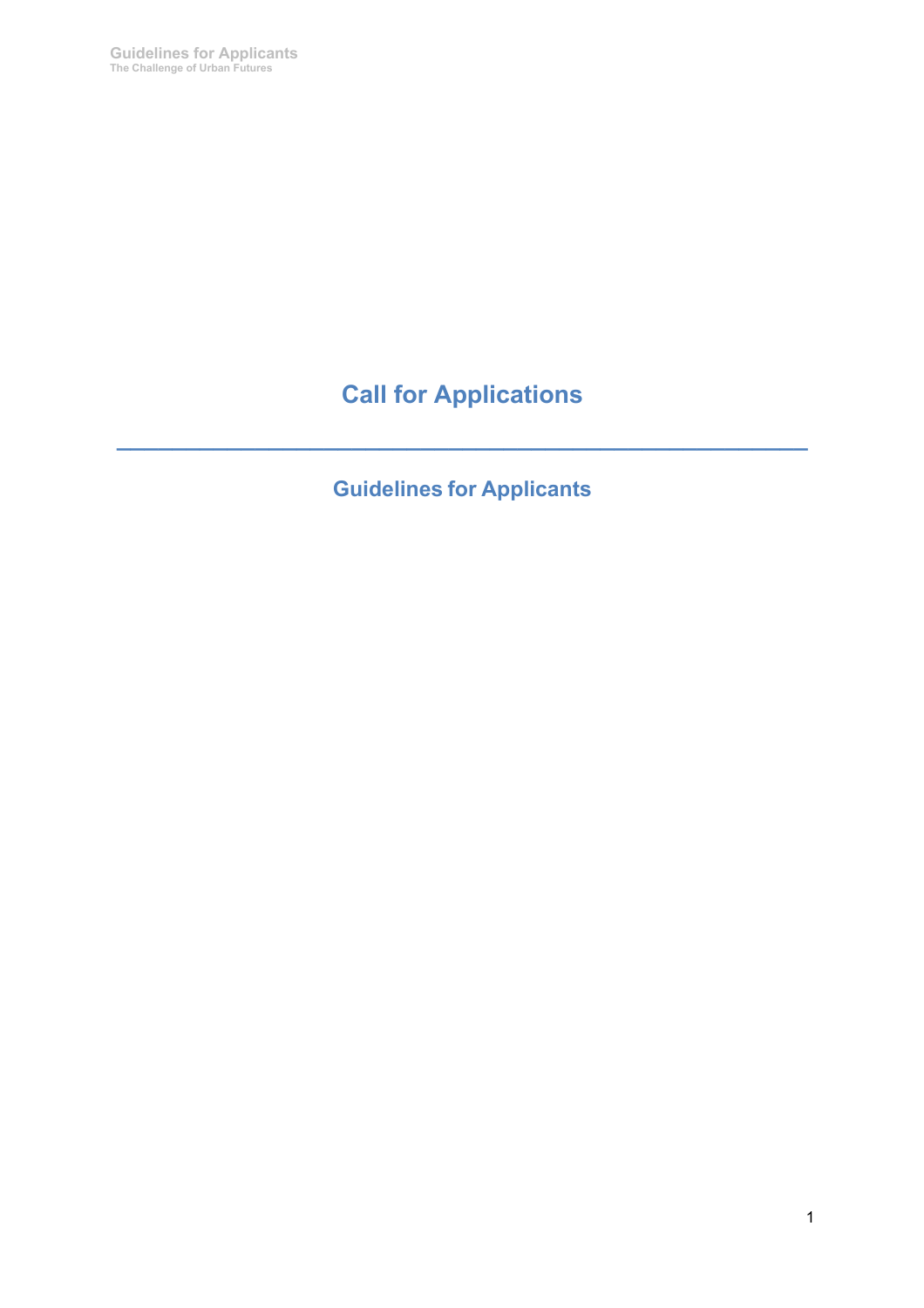# **Table of contents**

| Letter the |  |  |
|------------|--|--|
| $\Pi$ .    |  |  |
| Ш.         |  |  |
| IV.        |  |  |
| V.         |  |  |
|            |  |  |

Researchers interested in applying for a grant from the research platform: "The Challenge of Urban Futures" should first read the information below to establish whether they are eligible.

# **I. Who is eligible to apply for a grant?**

The research platform aims at supporting scholars who are in the process of finalising a paper or a research proposal. The research platform is an output-oriented research network, therefore submitted applications should be aiming at a publication at the end of the Incoming or Outgoing. The proposal should show how the research will benefit both the research platform and the applicant. Who is eligible?

- Incoming: scholars working abroad aiming at finalising a paper (for publication) or a research proposal (for funding) to be submitted with a partner from the University of Vienna;
- Outgoing: scholars of the University of Vienna aiming at finalising a paper (for publication) or a research proposal (for funding) to be submitted with a partner of the host institution.

The grant is not available to Bachelor or Masters students with no additional affiliation to an organization or a research centre.

# **II. The financial support**

The incoming or outgoing can have a duration between 7 and 28 days.

The financial support is a contribution to the expenses during the incoming/outgoing and may not necessarily cover all of the associated costs. Financial support is limited to cover travel and accommodation expenses. The cost of research materials is not eligible for consideration as part of the grant. Food expenses are not covered by the travel grant.

## **1. Specific rules and regulations:**

## **Outgoing:**

University employees may apply for reimbursement of travel costs using the relevant form provided by the research platform. The total grant cannot exceed 2.500,00€ within Europe and 2.900,00€ for overseas travel. Within this limit, a maximum of 300,00 € for travel within Europe and 700,00€ for travel overseas can be refunded. A maximum of 100,00€ per day for accommodation can be reimbursed.

The application for reimbursement of travel costs must be submitted before the trip takes place. The actual payment can only be made after the relevant receipts, invoices and payment confirmations have been submitted and the form PA/R3 "Reisekostenzuschuss/Zahlungsanweisung" has been completed, signed and submitted.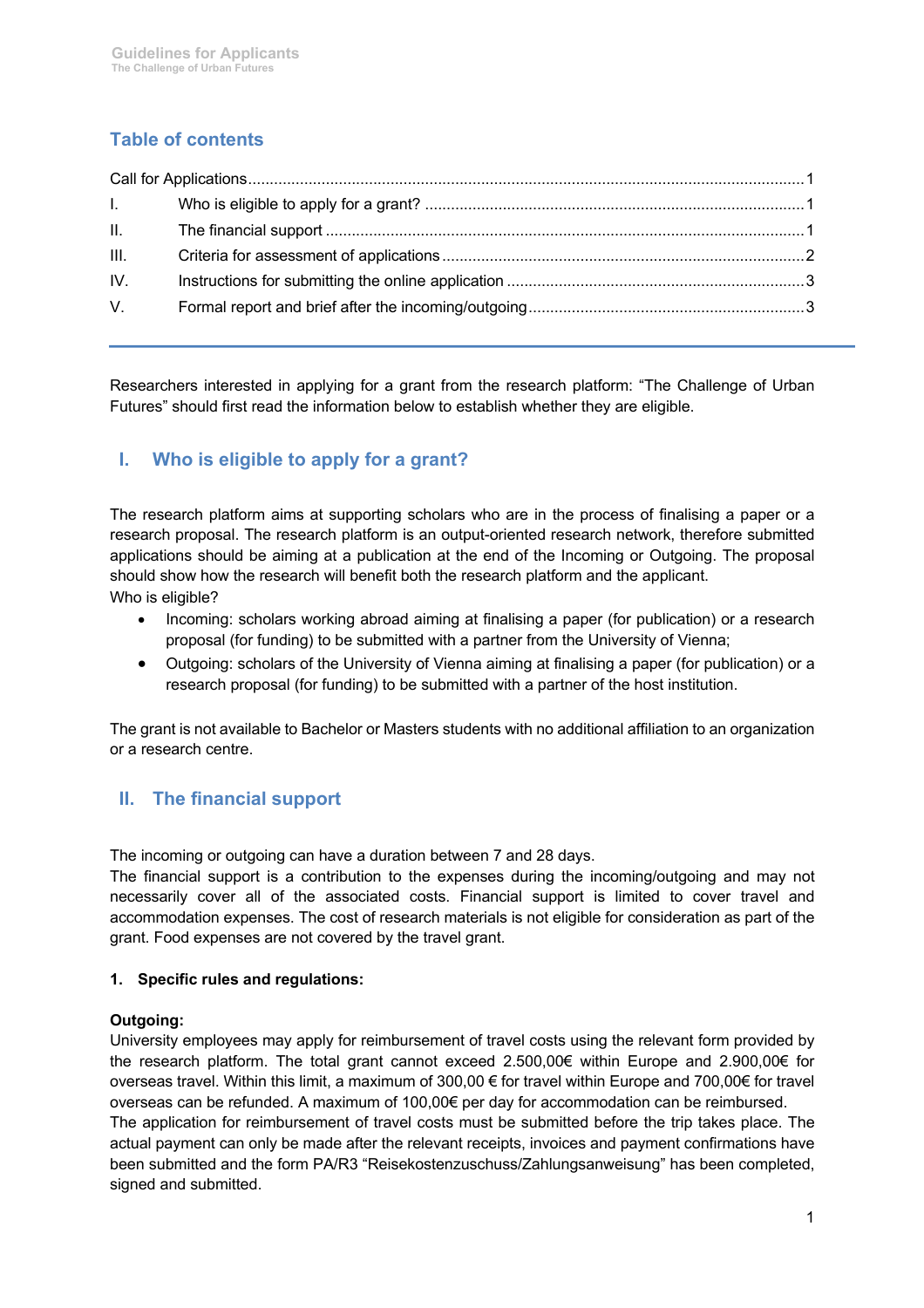The travel grant thus received is considered a tax-free part of the university salary – no further taxes have to be deducted.

## **Incoming**

Incoming researchers use the "Invoicing Form for Guest Lectures or Scientific Activities" FIN/K2. The general rules of the Research Platform Travel Grant apply as well. With this form, however, a blanket cost for accommodation of 70,00€ for a maximum of 14 nights can be reimbursed (without receipts). All other costs are only reimbursed on the basis of balanced receipts or invoices.

The researchers receiving this travel grant are responsible to pay all taxes that may be applicable in their home country. The University of Vienna does not deduct taxes from the paid amount.

#### **2. Specifications of reimbursable receipts and invoices:**

Air as well as train travel is reimbursed on the basis of economy or second class fare only. For air travel, invoices and confirmation of payments have to be submitted, boarding passes should be submitted where at all possible. Train travel can only be refunded after presentation of tickets and receipts. Travel insurance can be included in the ticket costs.

For car travel there are two options: a 0,42€ per km and 0,05€ per additional person in the car can be paid if license plate as well as proof and documentation of the driven distance can be supplied. Alternately, costs such as parking, gas and highway fees can be submitted. In both cases the trip has to be documented by use of maps and routes such as google maps.

For hotel and accommodation: only costs excluding breakfast can be reimbursed. The hotel invoice should state the cost of breakfast. If this is not possible and the price included breakfast, 15% of the cost per night will be deducted.

# **III. Criteria for assessment of applications**

The proposal will be assigned to one of the following categories:

- 1. **Very poor:** the proposal is illogical and not understandable and is not clearly linked to any research area stated on the website of the research platform. (0-10 marks)
- 2. **Poor**: proposal with limited planning and no clear objective. It is weakly linked to at least one research area. (11-35 marks)
- 3. **Fair**: proposal with some understanding, planning and objectives. Moderate links to at least one research area. (36-60 marks)
- 4. **Good**: good proposal but needs input to develop feasible publication. Well linked to at least one research area. (61-80 marks)
- 5. **Excellent**: proposal well designed in terms of planning, feasibility and projected outputs. Strongly linked to at least one research area. (81-100 marks)

A proposal can reach a maximum score of 100 (and must reach a score of at least 70/100). The proposals will be ranked and those with the highest scores will be financed. The research platform reserves the right to decline funding if the proposal is not deemed fitting

In case of rejection, the applicant will be informed. Resubmissions are possible. Once the application has been approved, the applicant will be notified. To accept the grant, the applicant has to answer the approval letter.